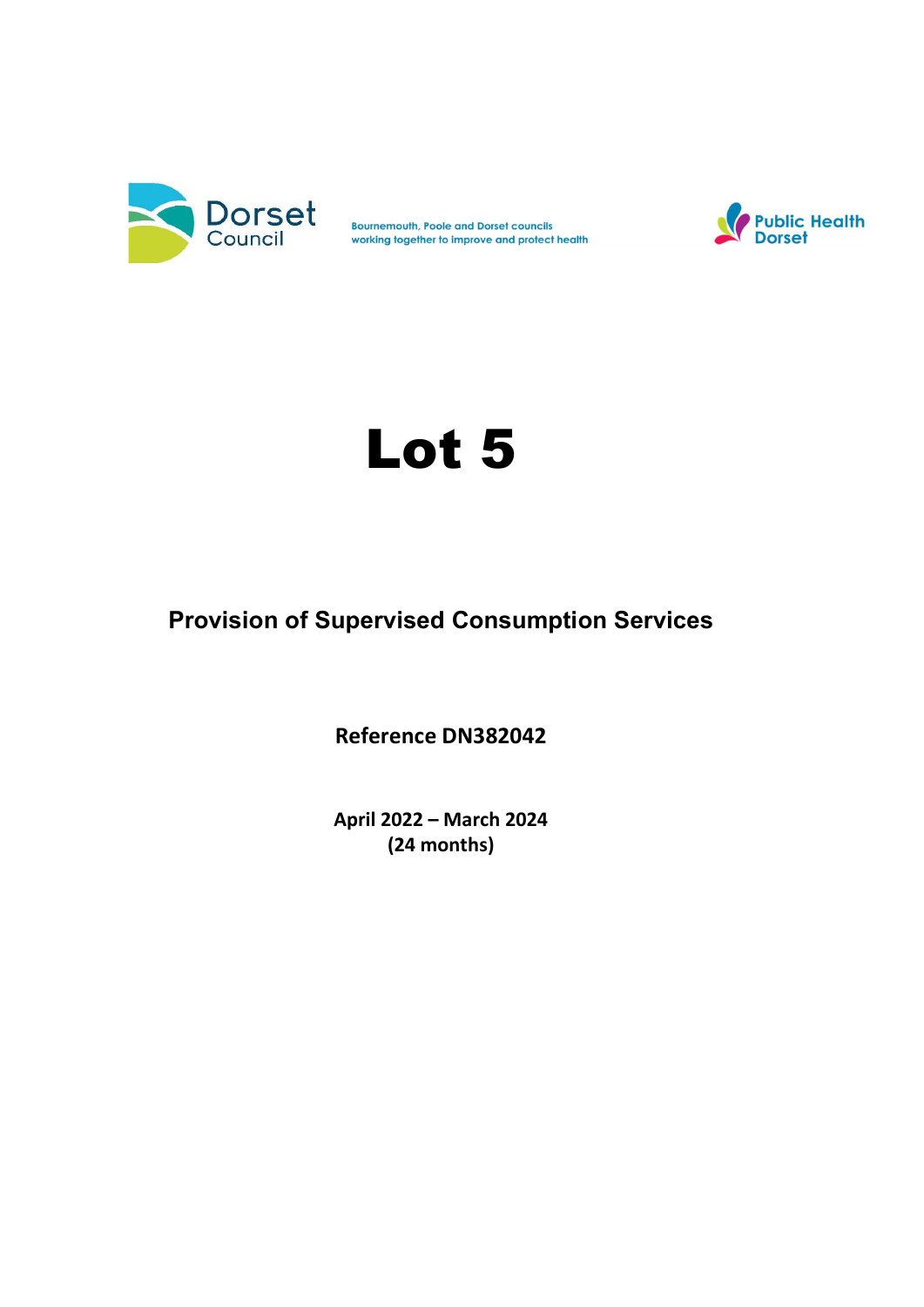## Service Specification

#### 1. Introduction

- 1.1. Public Health Dorset (PHD) aims to improve and protect the health and wellbeing of the local population with an emphasis on reducing health inequalities. We are a shared service across Bournemouth, Christchurch and Poole (BCP) Council and Dorset Council.
- 1.2. Public Health Dorset is the Commissioner of Community Health Improvement Services (CHIS) which includes NHS Health Checks, Emergency Hormonal Contraception (EHC), Long-Acting Reversible Contraception (LARC) and Smoking Cessation.
- 1.3. Public Health Dorset is the lead commissioner for Needle Exchange and Supervised Consumption on behalf of Bournemouth, Christchurch and Poole (BCP) Council and Dorset Council, with the budgets for these services being held by the individual Councils.
- 1.4. These services are commissioned through an Any Qualified Provider (AQP) Framework approach which broadens the scope for providers who fulfil the CHIS Selection Criteria to apply to deliver those services on the framework.
- 1.5. This Specification sets the requirements for the provision of a Public Health service for the supervised consumption of prescribed medication within a community setting. This principal focus of the Service is to provide supervision of the self-administration of: methadone; buprenorphine; the combination drug of buprenorphine with naloxone; and naltrexone (hereafter collectively referred to as 'prescribed medication').
- 1.6. Providers of supervised consumption services play a key role in the care of people who use substances. The Provider is instrumental in supporting people through their treatment, therefore reducing incidents of accidental death through overdose.
- 1.7. In addition, through supervision, Providers are able to keep to a minimum the misdirection of controlled drugs, which may help reduce drug related deaths in the community.
- 1.8. Given their frequent contact with service users, community Providers have a crucial role to play in the care of people who use substances, ensuring that other professionals involved are fully informed and working in partnership.

#### 2. Scope of service

- 2.1. A suitably qualified and trained member of staff, as outlined below, shall supervise the consumption of prescribed medication at the point of dispensing in the service, ensuring that the dose has been administered appropriately to the Service User.
- 2.2. The Provider shall offer a user-friendly, non-judgmental, Service User-centred and confidential service. Service Users shall be treated with the same degree of courtesy as would be afforded to any other Service User group within the service.
- 2.3. The Provider shall provide support and advice to the Service User, including signposting to Primary Care or Specialist Services where appropriate.
- 2.4. The Service shall be provided in conjunction with the specialist prescribing service as part of a programme to manage opiate dependency.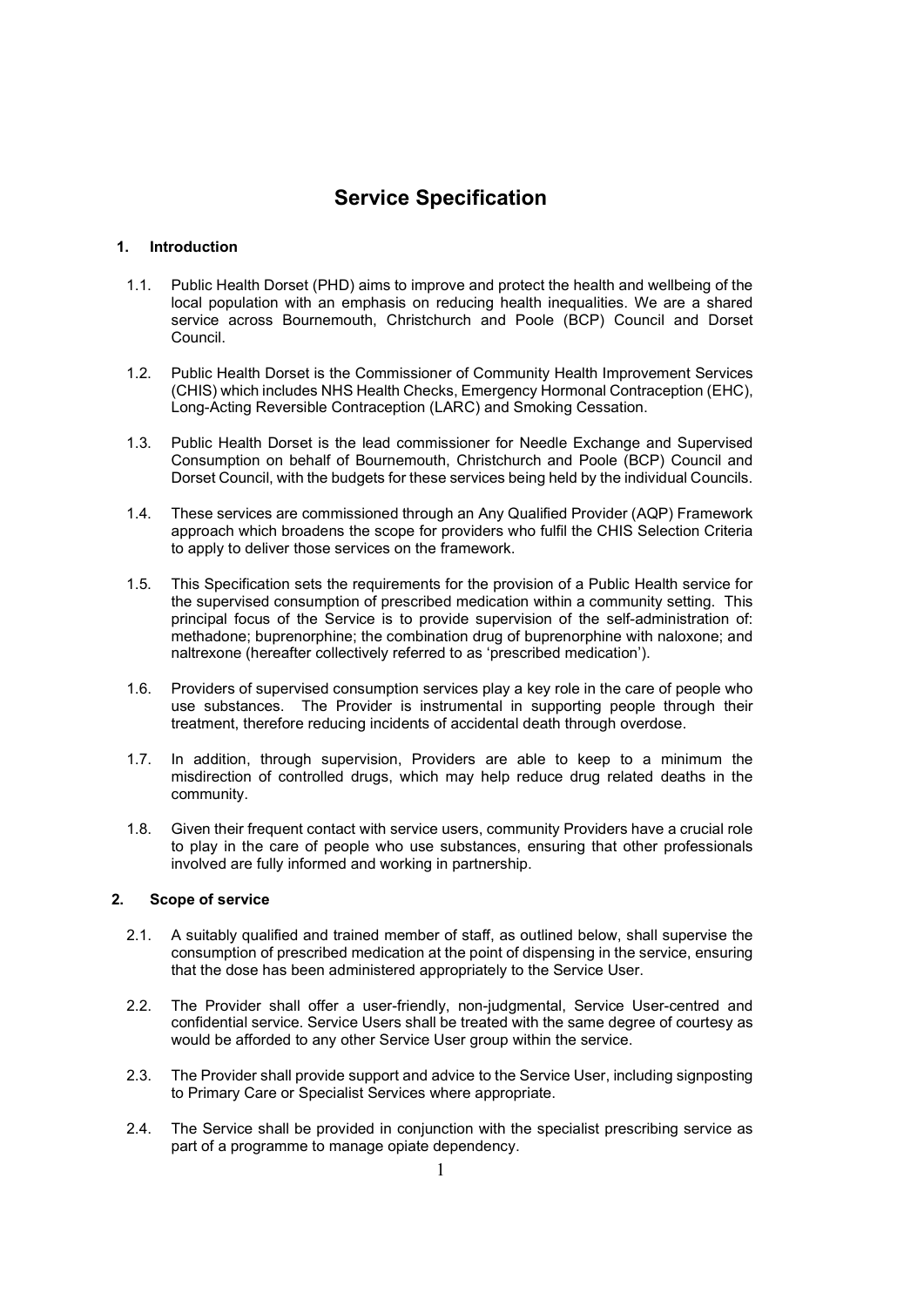- 2.5. Prescribers will contact the Service User's chosen Provider prior to initiating prescribing to confirm that the Provider has the capacity to take on new Service Users. The name of the Service User's chosen Provider will be included in the prescriber treatment plan. The Provider shall be provided with a photograph of the Service User or other appropriate method of identifying the Service User agreed locally with the prescribing team.
- 2.6. To be an effective member of the prescribing treatment team, staff delivering this service need to form close links with other members of the team. Effective communication between all parties is vital. The Provider shall therefore ensure that they are aware of the contact details of the Service User's named key worker in addition to the prescriber.
- 2.7. Confidentiality and the sharing of information between team members shall be addressed in the privacy notice, which Service Users are made aware of when they engage with the prescribing services. The Provider shall ensure that service users are aware of the terms of the privacy notice used by their local prescribing service.
- 2.8. Service Users shall receive written and verbal information about: prescribed medication; risks of overdose; loss of tolerance following missed or uncollected doses; drug interactions; an explanation of supervised consumption; where and how it will occur; and opening and closing times of the service. Written information will be given to Service Users by the prescribing key workers and this must be reiterated by verbal information from the Provider.
- 2.9. Missed or uncollected doses are to be recorded and reported by the Provider to the prescriber and the named key worker responsible for the Service User. Where three consecutive doses have been missed, the Provider must confirm with the prescriber whether the Service User should return for re-assessment in line with the treatment agreement.
- 2.10. The Home Office has confirmed that if the following wording is used on prescriptions for controlled drugs intended for instalment dispensing, then the remainder of an instalment prescription may be issued when the Service User has failed to collect the instalment on the specified day:

'Supervised consumption of daily dose on specified days; the remainder of supply to take home. If an instalment prescription covers more than one day and is not collected on the specified day, the total amount prescribed less the amount prescribed for the day(s) missed may be supplied.'

2.11. If the prescription does not reflect such wording, the regulations only permit the supply to be in accordance with the prescriber's instalment direction.

#### 3. Service Description

- 3.1. The Provider shall:
	- 3.1.1. Ensure compliance with each Service User's agreed treatment plan by:
		- Dispensing in specified instalments and ensuring that each supervised dose is correctly consumed by the Service User for whom it was intended.
		- Liaising with the prescriber, named key worker and others directly involved in the care of the Service User.
		- Monitoring the Service User's response to the prescribed treatment.
	- 3.1.2. Reduce the risk to local communities of: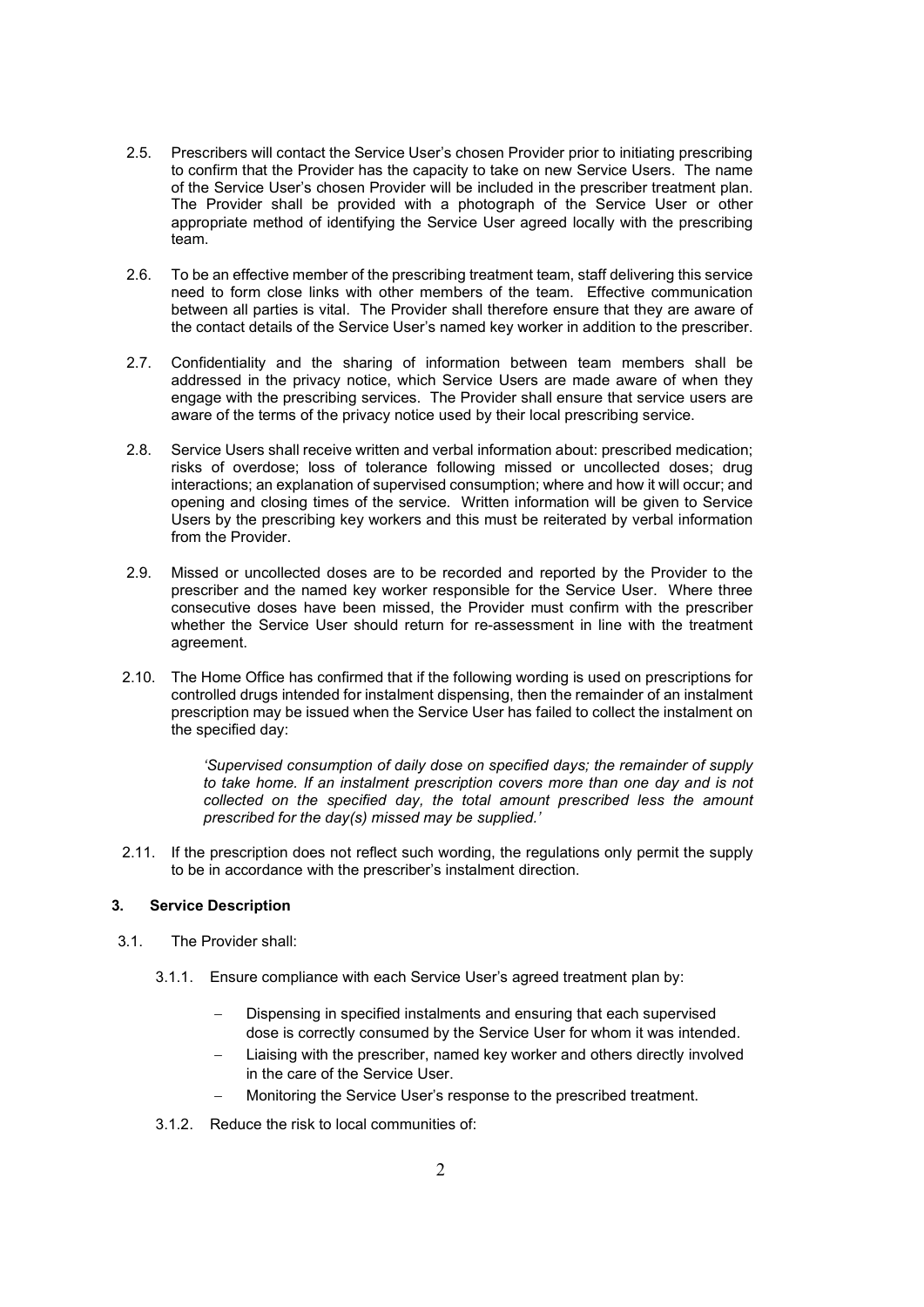- Overuse or under use of medicines.
- Diversion of prescribed medicines onto the illicit drugs market.
- Accidental exposure to the dispensed medication.
- 3.1.3. Prevent abuse or inadvertent overdosing.
- 3.1.4. Provide an accessible service.
- 3.1.5. Provide Service Users with regular contact with healthcare professionals and to help them access further advice or assistance.

#### 3.2. Supervised consumption of methadone

3.2.1. The Provider shall present the medicine to the Service User in a suitable receptacle and will provide the Service User with drinking water to facilitate administration and reduce the risk of doses being held in the mouth. If a Service User's dose is measured out in advance of their visit, then suitable storage containers with lids should be used. These shall be individually labelled with the Service User's name, date and dose. Prior to disposal of these containers, all identifying labels shall be removed / anonymised. After consuming their dose Service Users should be spoken to and offered a drink of water to ensure that the dose has been swallowed. Disposable plastic cups shall be used for this purpose. Service Users shall not be allowed to consume their own drinks from cans or bottles as this affords them the opportunity to spit the dose out into the can or bottle.

#### 3.3. Supervised Consumption or Buprenorphine or the Combination Drug of Buprenorphine with Naloxone

3.3.1. A drink of water (in a plastic disposable cup) must be given to the Service User before the dose is placed under the tongue. This will help ensure that the dose is as rapidly absorbed as possible. The Service User must be observed for 3 minutes. The tablet(s) may not have disappeared completely, but the majority of the dose will have been absorbed. The Provider shall not crush tablets.

#### 3.4. Supervised Consumption of Naltrexone

3.4.1. A drink of water (in a plastic disposable cup) must be given before the dose is given to the Service User in a suitable receptacle, this will help ensure that the dose is swallowed quickly. After consuming their dose, the Service User should be spoken to; this will ensure that the dose has been swallowed. Service Users shall not be allowed to consume their own drinks from cans or bottles as this affords them the opportunity to spit the dose out into the can or bottle. The Provider shall not crush tablets.

#### 3.5. General

- 3.5.1. On the first occasion that a service user attends a specific location, the Provider shall check the service user's identity prior to offering the prescribed medicine, using photographic ID. Acceptable forms of identification include a passport, driving licence, or documents provided by the prescribing service as described in paragraph 2.5.
- 3.5.2. Supervision of self-administration of prescribed medication shall be undertaken in a designated area, which provides a sufficient level of privacy and safety.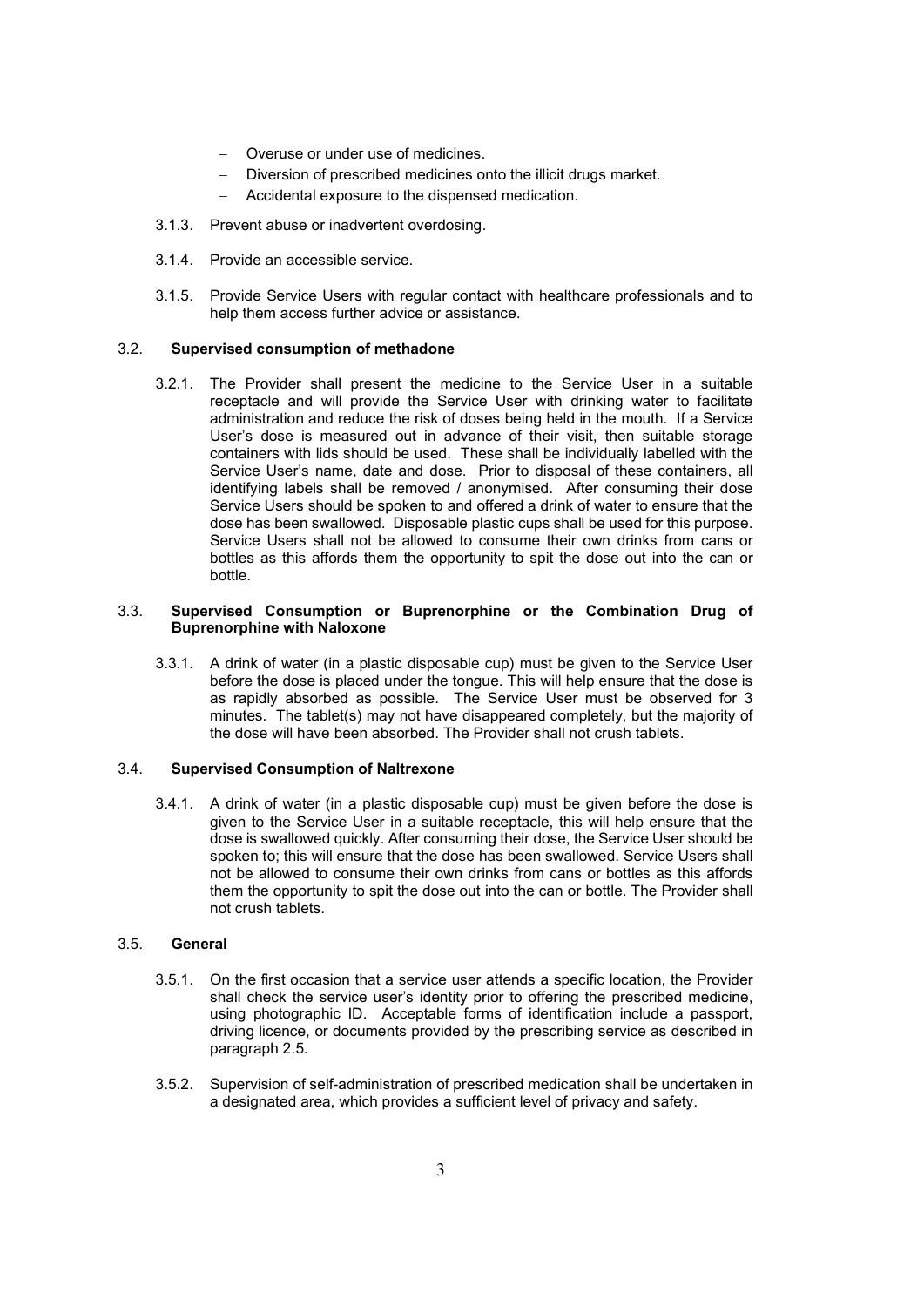- 3.5.3. The Provider shall offer the service for at least 35 hours a week, spread over at least 5 days.
- 3.5.4. Service Users shall be informed of the times of day they are able to access the service.
- 3.5.5. At weekends (and Bank Holidays) if the service will not be available the Provider shall supply the Service User with their Saturday dose supervised on the premises and with "take out" doses provided in a suitable, labelled container with "child safe" lid for each of the days that the service is closed.
- 3.5.6. On these occasions, the Provider shall remind service users to keep their prescribed medication well out of the reach of children and reminded of the danger it presents to others.
- 3.5.7. The Provider shall abide by all legal constraints when dealing with controlled drugs. The Provider cannot dispense the prescription if it does not fully comply with legal requirements.
- 3.5.8. Dispensing and supply can be refused in certain circumstances:
	- If the Provider believes the prescription is not genuine or for the person named on the prescription form;
	- If the Provider believes the prescriber has made a clinical error or that the prescription is clinically inappropriate;
	- If the Service User or anyone with them behaves or threatens to behave violently or commits or threatens to commit any criminal offence in the service.
- 3.5.9. Service Users may be excluded from the service (i.e. have treatment withheld) as a result of a professional risk assessment. This can include Service Users who have missed collecting their prescribed medicine for a specified number of instalments where their tolerance to the drug may have reduced.
- 3.5.10. If Service Users are showing signs of intoxication, then their dose shall be withheld until they are able to present in a non-intoxicated state.
- 3.5.11. Service Users must be informed prior to the initiation of treatment what types of behaviour may result in exclusion. If there are signs of overdose especially at times when doses are changed, during titration of doses, if the Service User appears intoxicated or when they have missed doses. If necessary, treatment may need to be withheld if this is in the interest of the Service User's safety. The Provider must liaise with the prescriber or named key worker as appropriate.
- 3.5.12. Appropriate health promotion material agreed by the Commissioner shall be made available by the Provider. The Provider shall provide information/advice on or how Service Users can access:
	- Appropriate HIV and hepatitis testing services and encouragement to complete vaccination courses;
	- Appropriate services on relapse prevention as a component of the treatment programme;
	- Practical social support e.g. housing welfare benefits and legal advice.
	- Appropriate counselling services.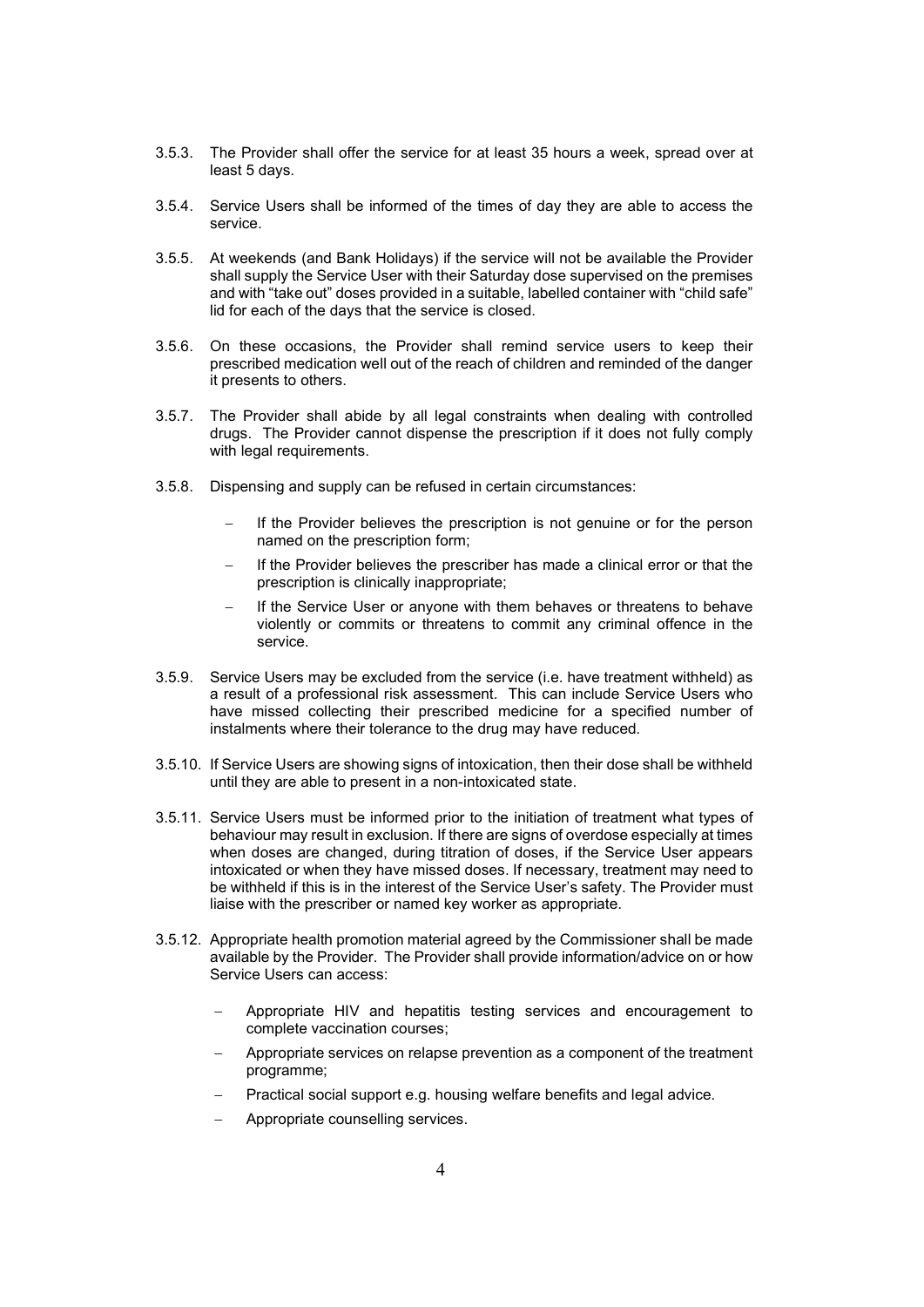- 3.5.13. The Provider shall:
	- Provide direct input to promote harm reduction, including recognising people with physical health problems or severe mental health problems and signposting them to appropriate services;
	- Actively encourage Service Users to access hepatitis B immunisation and to complete the course;
	- Emphasise the risks of overdose, strategies to reduce those risks and to respond to overdose (including polydrug use and alcohol misuse);
	- Advise on safer sex, sexual health, HBV immunisation and HBV, HCV and HIV testing.

#### 3.6. Out of Hours Support

- 3.6.1. Any Out of Hours support offered by community substance misuse treatment Providers will offer harm minimisation advice and information but will not prescribe medication under any circumstances.
- 3.6.2. Problems with prescriptions must be addressed during the week to avoid the following types of problems at weekends:
	- An illegal prescription left for a locum to deal with on a Saturday;
	- Lost prescriptions;
	- Missed pick-ups;
	- A prescription that does not cover a weekend or holiday
- 3.6.3. If the Service User requires medical advice they should be directed to the Out of Hours GP Service or in an emergency to the nearest Emergency Department.

#### 3.7. Collection of medication for people who are detained in police custody

- 3.7.1. In the instance of a Service User who has been detained in police custody who requires their prescribed medication, a police officer or member of the custody healthcare team will collect the prescription on behalf of the Service User.
- 3.7.2. The individual collecting the medication should provide a letter of authorisation from the service user on each occasion that prescribed medication is collected. The Provider shall keep each letter of authorisation in an appropriate secure location.
- 3.7.3. The Provider shall check the identification of the member of staff on every occasion.
- 3.7.4. If the service user is in custody over a period including a weekend and/or Bank Holiday, the normal supply of medication for all relevant days as outlined in paragraph 3.6 and 3.7 shall be supplied to the representative of the service user with strict instructions on usage and dosage.
- 3.7.5. The Provider shall ensure full compliance with the guidance from the Royal Pharmaceutical Society - Pharmaceutical Care of Detainees in police and "Drug misuse and dependence: UK guidelines on clinical management" (the 'Orange Book').

#### 3.8. Quality Standards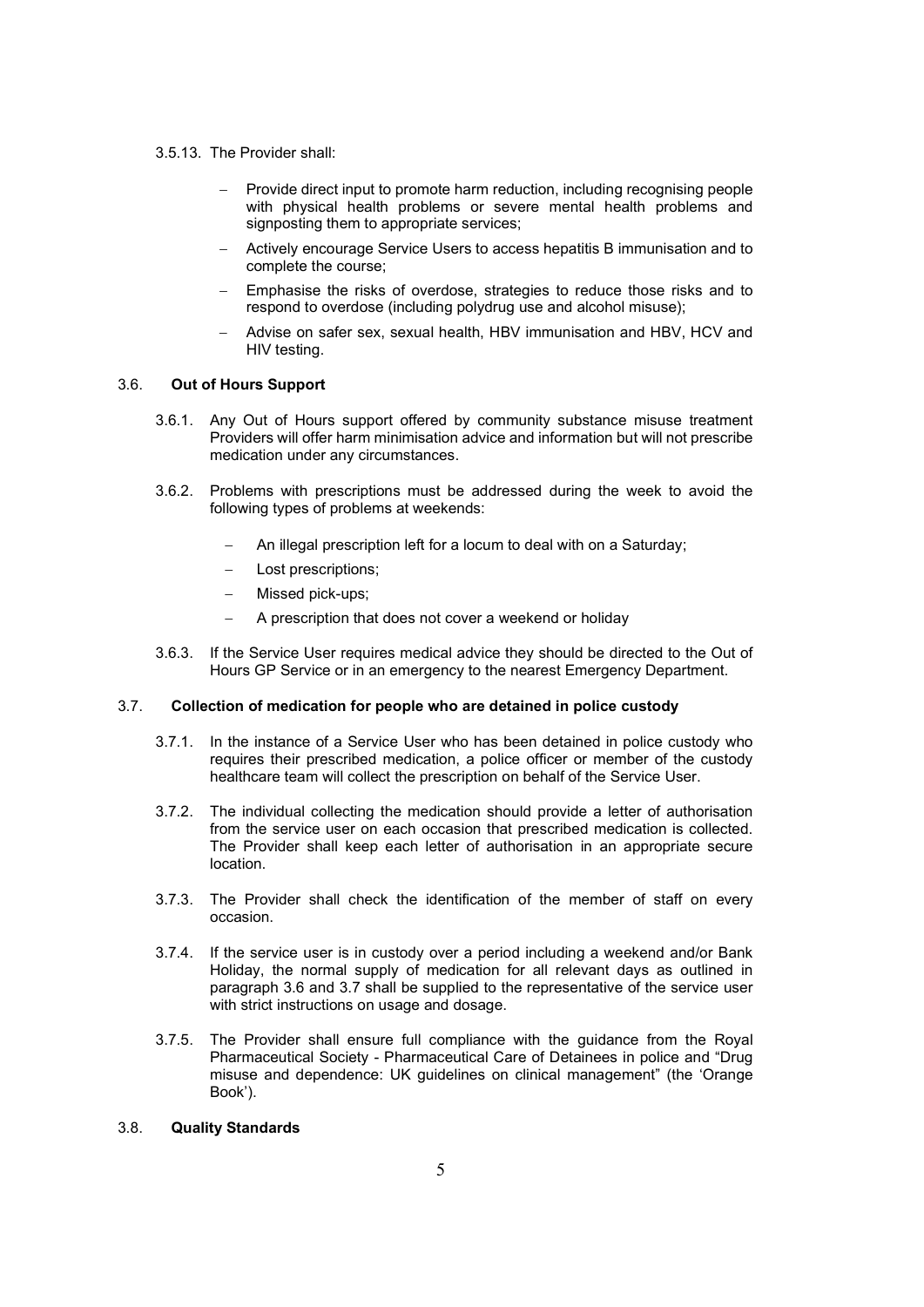- 3.8.1. The Provider shall operate in accordance with the latest guidance, including (but not limited to) that issued by: The National Institute for Health and Care Excellence; Public Health England; the Advisory Council for the Misuse of Drugs; Dorset Medicines Advisory Group; the pan-Dorset substance misuse Standards and Quality Committee.
- 3.8.2. The Provider shall ensure its Standard Operating Procedures are accurate and up-to-date in relation to the latest legislation and guidance.
- 3.8.3. The Provider shall work with a number of Service Users that is appropriate to its capacity within the parameters of good practice advised by the Commissioner.
- 3.8.4. The Commissioner may undertake a visit to the service to inspect the provision of the Service and to ensure that the Provider is meeting the service specification.
- 3.8.5. The Provider shall participate in any audit of service provision conducted by the Commissioner.
- 3.8.6. The Provider shall co-operate with any locally agreed assessment of Service User experience.
- 3.8.7. The Provider shall supply information related to the delivery of this service both during and at any period after the contract as requested by relevant quality assurance or review bodies (e.g. CQC, OFSTED, Domestic Homicide Reviews, Drug Related Death investigation).
- 3.8.8. The Provider shall be able to demonstrate that clear and accurate records are kept.
- 3.8.9. The Provider shall comply with guidance issued by the local safeguarding boards, including (but not limited to) the Pan-Dorset's Multi agency Safeguarding Adults Policy and the Pan Dorset LSCB Inter-Agency Procedures for Children and Young People.
- 3.8.10. The Provider shall ensure that thorough recruitment and selection processes are in place for staff which include full tracking of previous employment history, checking of qualifications and two written references.
- 3.8.11. The Provider shall remain compliant with any other relevant service requirements, including (but not limited to) the Community Pharmacy Contractual Framework. No part of this Specification by commission, omission or implication defines or redefines essential or advanced services.
- 3.8.12. This specification may be subject to change due to a range of national and local policy initiatives. Adequate notice will be given to the Provider of any significant changes which may impact on the service provided and will ensure sufficient transition arrangements are secured to ensure service continuity.

#### 4. Training and competency requirements

- 4.1. The Provider shall ensure the storage and safe custody of medication in line with The Misuse of Drugs (Safe Custody) Regulations 1973 as amended and any other relevant legislation and regulations.
- 4.2. The provision of this service shall be in accordance with The Misuse of Drugs Regulations 2001 (and subsequent amendments), and any other relevant legislation and regulations which define the classes of person who are authorised to supply and possess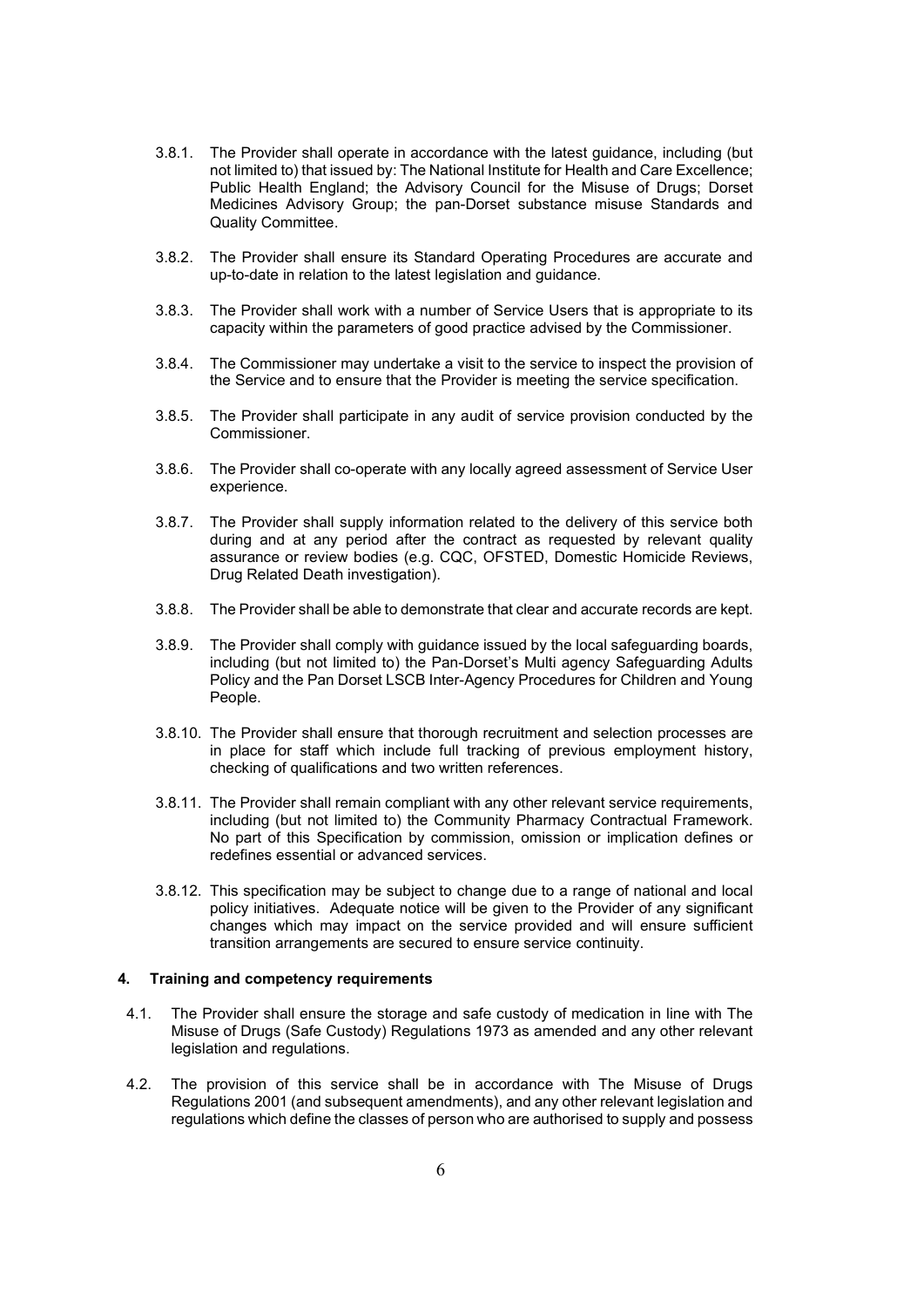Controlled Drugs and lay down the conditions under which these activities may be carried out.

- 4.3. Staff shall fulfil all service-specific competencies described in Appendix 1 below.
- 4.4. In order to develop these competencies, the Commissioner recommends the four elearning modules on "Substance use and misuse" to demonstrate competence according to this framework, which can be downloaded from the Centre for Pharmacy Postgraduate Education (CPPE) website (https://www.cppe.ac.uk/programmes/l/substance-e-02/). Other sources of information and training may be equally appropriate.
- 4.5. Staff shall attend the annual local training session on the care of people who use drugs, arranged in partnership by Public Health Dorset (PHD), local authorities, CPPE and the Local Pharmaceutical Committee (LPC).
- 4.6. If a member of staff is new to the Provider, they will be recognised as qualified to deliver the service, provided that they can demonstrate the service specific competencies and that they attend the next available local training session.
- 4.7. In circumstances where a trained member of staff leaves, the Service will continue to be funded for Service Users who are already receiving prescribed medication from the Provider, providing one or more members of staff have attended the local training within the last 3 years.
- 4.8. The Provider shall ensure that staff continually update their knowledge and keep abreast of changes occurring in this area of service provision. Staff shall, wherever possible, attend locally organised seminars with the other members of the prescribing team.
- 4.9. All staff (including any temporary staff) involved in the delivery of the Service shall be trained so that they are aware of the operation of the service. Temporary staff (e.g. locums) should also have received training. Where this is not possible, the Provider shall ensure that a member of staff who has attended one of the locally organised training sessions and knows how the service operates is present at all times.
- 4.10. An up to date Standard Operating Procedure (SOP) for the Service shall be in place and available for all staff working within the service. This shall include points of contact for the local drug services and local prescribers as well as details of the process to be followed if a problem arises such as the need to refuse the supply of a dose to a Service User.
- 4.11. A system for reviewing and updating the SOP must be in place. A named person must be identified with the responsibility for implementation and monitoring the SOP.
- 4.12. Members of staff who are not directly involved with the Service shall be informed that it is in operation, advised on its aims and objectives and the importance of confidentiality, and of affording the Service Users privacy when they are consuming doses.
- 4.13. The Provider will ensure that relevant health and safety training is provided to staff.

#### 5. Performance and reporting requirements

5.1. The Provider shall keep appropriate records as required under legislation and national and local guidance on dispensing Controlled Drugs.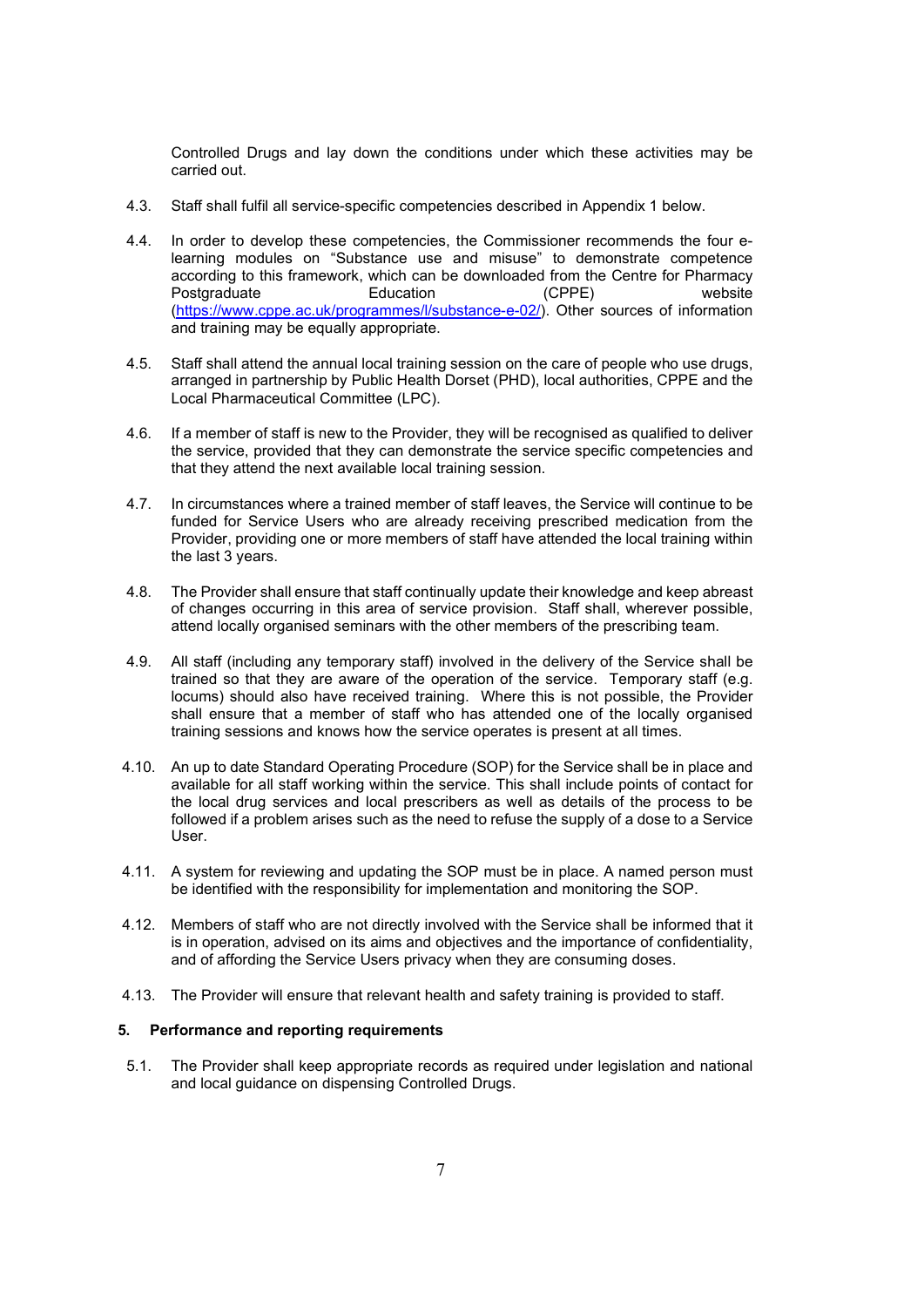- 5.2. The Provider shall ensure that all consultations are logged on either the PharmOutcomes or Outcomes4Health system to enable the Commissioner to monitor activity and verify payments for Services provided.
- 5.3. The Provider shall record on PharmOutcomes or Outcomes4Health as a minimum the following data items that shall be accessed by the Commissioner and used as part of payment, monitoring, service planning and development processes:
	- Service User's initials and age;
	- Service User's district level Post Code of residence (First part of Post code);
	- Service User's gender;
	- Name of the medicine;
	- Dose of the medicine;
	- Whether the drug was supervised/Did Not Attend (DNA)/Take out dose and reason why;
	- Prescriber ID.
- 5.4. This list of required data items is subject to change based on local and national policy and guidance.
- 5.5. A record of advice given, or interventions made must be kept on the Provider's Patient Medication Record (PMR).
- 5.6. The Provider shall ensure that the necessary information, as detailed in this Service Specification, is maintained and made available to the Commissioner to enable the Service to be monitored and for the purpose of post payment verification.
- 5.7. The Provider shall immediately inform PHD and the prescriber if there is a change in Provider staff or any other issue that will affect the delivery of the Service by emailing phcontracts@dorsetcouncil.gov.uk or phoning 01305 224400.
- 5.8. If the Provider is unable to provide the Service, they shall inform the prescriber and key worker of the Service User and co-ordinate a safe transfer to an appropriate service, to ensure continuity of care.

#### 6. Activity and Payments

- 6.1. The Provider shall submit information in respect of payment to the lead Commissioner (Public Health Dorset) at the end of each month, via PharmOutcomes or Outcomes4Health.
- 6.2. Given that the budget for this service is held by both Dorset Council or Bournemouth, Christchurch and Poole Councils, the Provider will receive payment from either or both Councils depending on where the activity is undertaken.
- 6.3. The Provider will be paid on a monthly basis for the following:
	- $-$  £2.06 for each instance of supervision of oral solution, tablets or lyophilisate (e.g. methadone, naltrexone, Espranor).
	- $-$  £3.00 for each instance of supervision of sublingual tablets (e.g. buprenorphine or the combined drug of buprenorphine with naloxone).
- 6.4. The Provider will be paid a fixed quarterly payment for the following: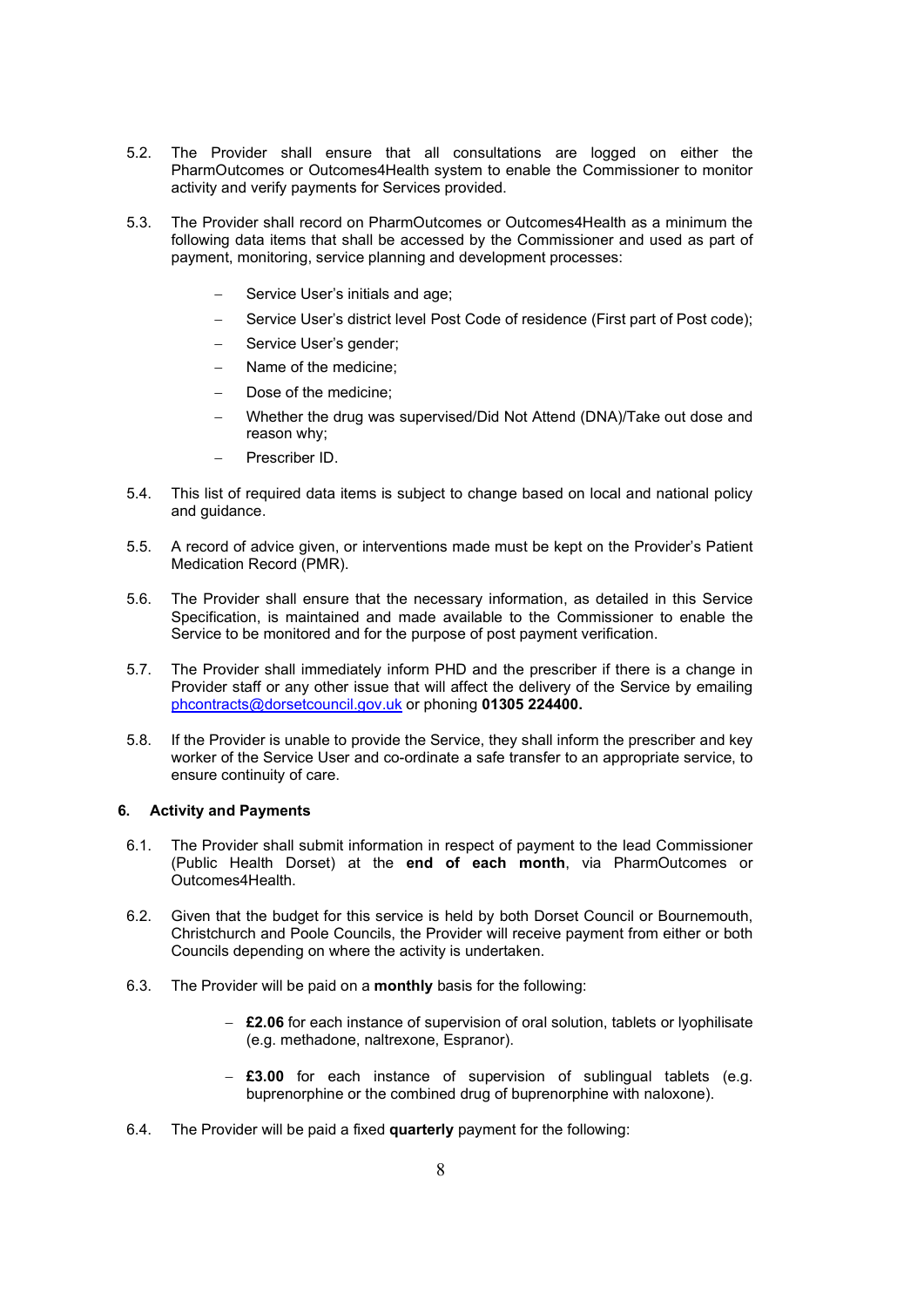- $-$  £25.00 for recording any activity in the relevant period.
- 6.5. The deadline to submit any data to PharmOutcomes or Outcomes4Health for payment is the end of each month.
- 6.6. Any late submissions from Providers will not be paid until the following month.
- 6.7. Providers will not be paid for data submitted more than six months after the activity was undertaken.
- 6.8. No claim shall be submitted more than one month after the end of this agreement.

#### 7. Minimum Provider Qualification Requirements for Any Qualified Provider (AQP) Framework

As referenced in the Community Health Improvement Services Framework Agreement Selection Questionnaire (Part 4) the essential qualifications that a provider must demonstrate to be awarded a position on the Framework for this service are listed below:

- 7.1. The Provider must have available for the supervision of self-administration of prescribed medication a designated area, which provides a sufficient level of privacy and safety for staff and service users.
- 7.2. The service must be provided by staff who are authorised to supply and possess Controlled Drugs and according to the conditions under which these activities may be carried out under as defined by The Misuse of Drugs Regulations 2001 (and subsequent amendments) and any other relevant legislation and regulations.
- 7.3. All staff providing the service must attend at least once every 3 years the annual local training session on the care of people who use drugs, arranged in partnership by PHD, local authorities, the Centre for Pharmacy Postgraduate Education (CPPE) and the Local Pharmaceutical Committee (LPC).
- 7.4. The Provider must record all consultations on either the PharmOutcomes or Outcomes4Health system
- 7.5. The Provider must offer the service for at least 35 hours a week, spread over at least 5 days.

#### 8. Safeguarding

- 8.1. Providers are required under statute and regulation to have effective arrangements in place to safeguard and promote the welfare of children and adults at risk of harm and abuse in every service that they deliver.
- 8.2. Providers must demonstrate safeguarding is embedded at every level in their organisation with effective governance processes evident.
- 8.3. It remains the responsibility of every (NHS-funded) organisation, and each individual working healthcare professional (in the NHS), to ensure that the principles and duties of safeguarding children and adults are holistically, consistently and conscientiously applied. Every (NHS funded) organisation needs to ensure that sufficient capacity is in place for them to fulfil their statutory duties; they should regularly review their arrangements to assure themselves that they are working effectively.
- 8.4. Public Health Dorset will take a proportionate approach to assuring Safeguarding and Quality, commensurate with the responsibilities and financial value of each contract.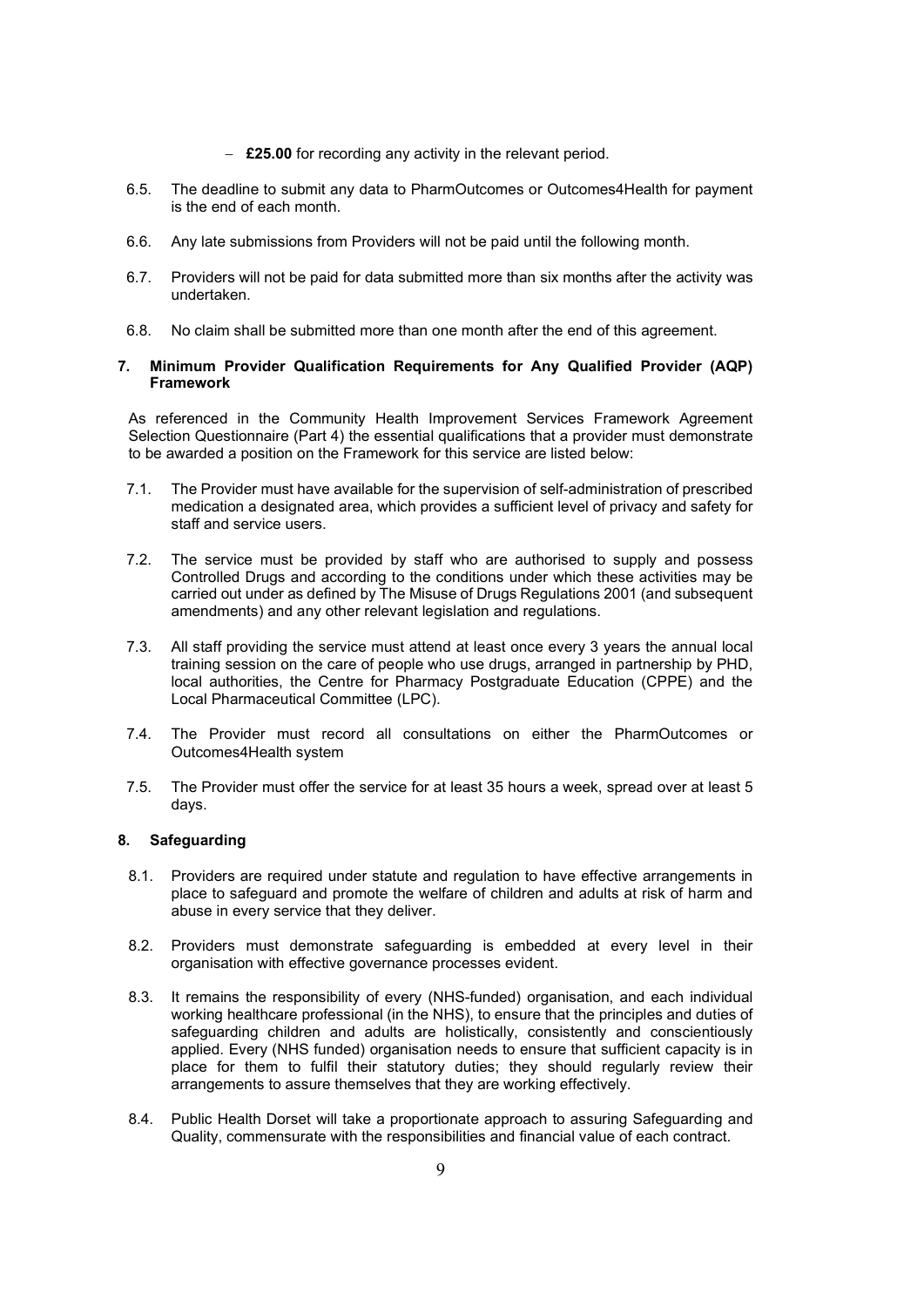#### Public Health Commissioned services will be required to provide:

- 8.5. Policies and evidence of robust safeguarding arrangements as part of formal Contract Award documentation.
- 8.6. An annual declaration on safeguarding arrangements:
	- a. Designated Officers / Leads for Safeguarding in the Organisation
	- b. Safeguarding Policies, Procedures and Practice
	- c. Recruitment, Training and Workforce Development
	- d. Managing Allegations of Abuse
	- e. Record Keeping